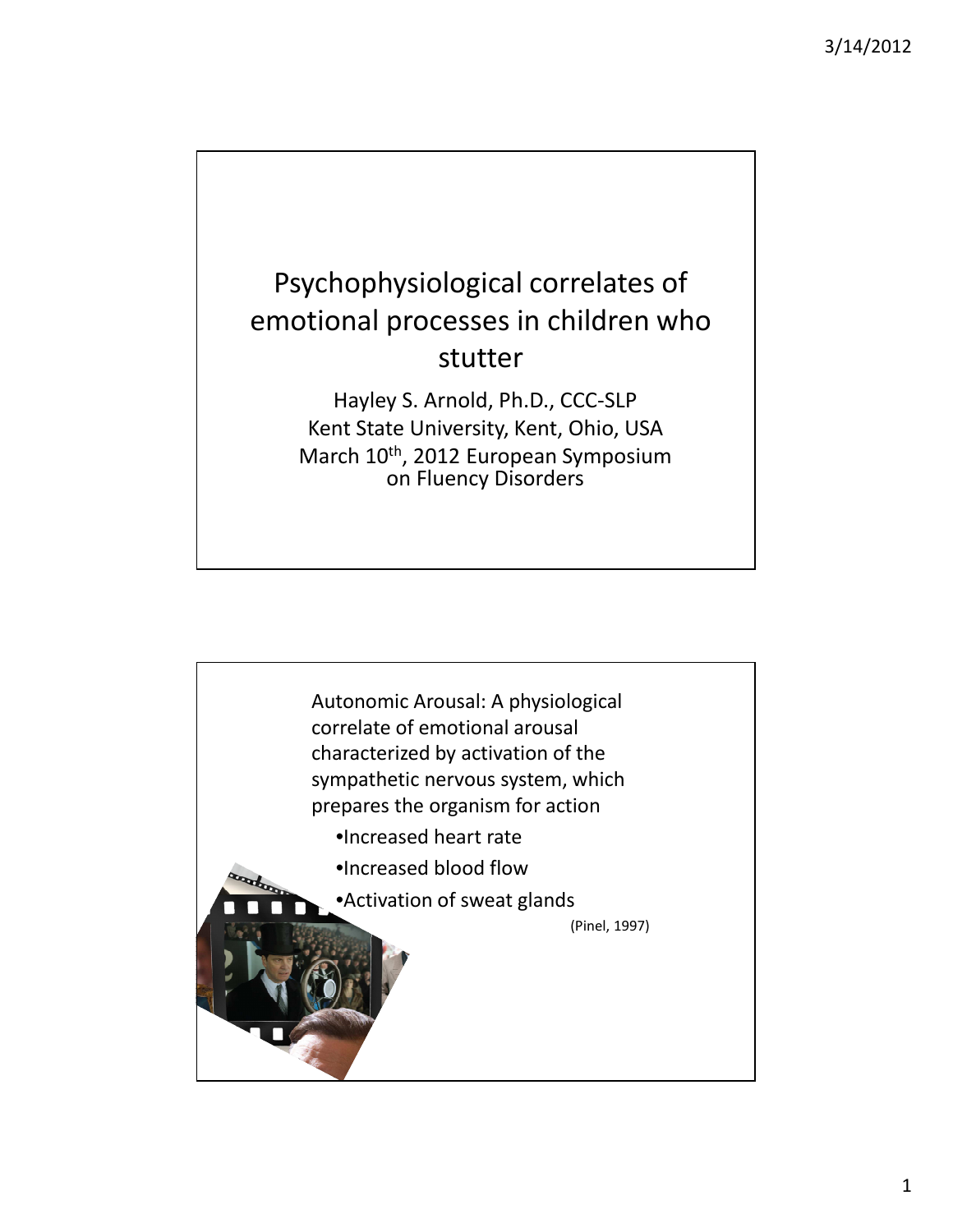#### Stuttering and Autonomic Arousal in Adults

Are people reacting emotionally to their stuttering or are the emotions impacting the occurrence of stuttering?

For adults who stutter, sympathetic arousal appears to be associated with

•Occurrence and severity of stuttering, even *prior* to the onset of the utterance for adults who stutter (Weber & Smith, 1990). •Decreased speech motor coordination (Caruso, Chodzko-Zajko, Bidinger, & Sommers, 1994)



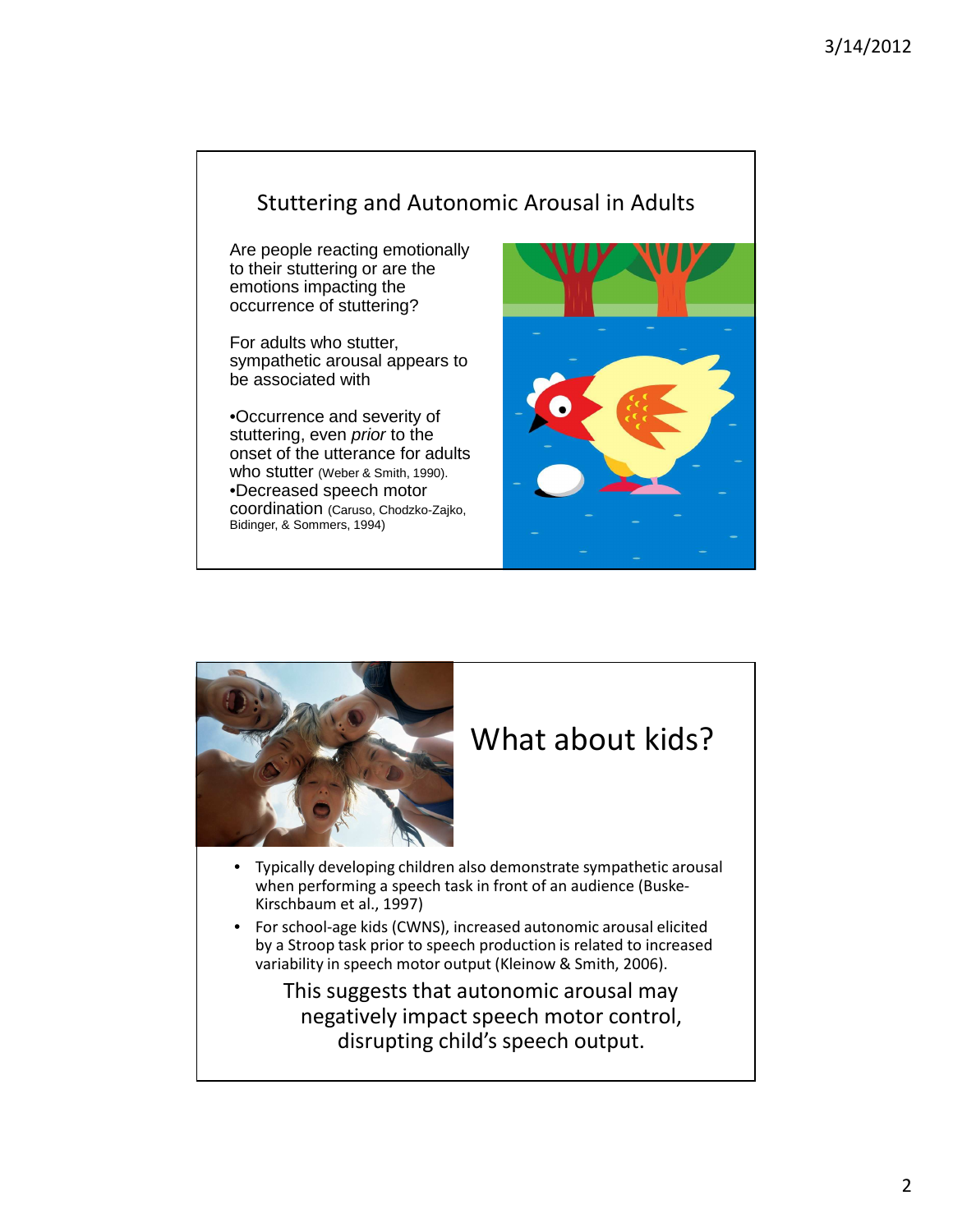#### **Autonomic Correlates of Speech and Stuttering in Children who Stutter**

Purpose: To assess whether autonomic arousal differs between CWS and children who do not stutter (CWNS) prior to, during, and after speech and non-speech task performance.

It was also the purpose of this study to assess whether autonomic arousal is related to the occurrence of speech disfluencies in CWS.



From Arnold and MacPherson (in prep)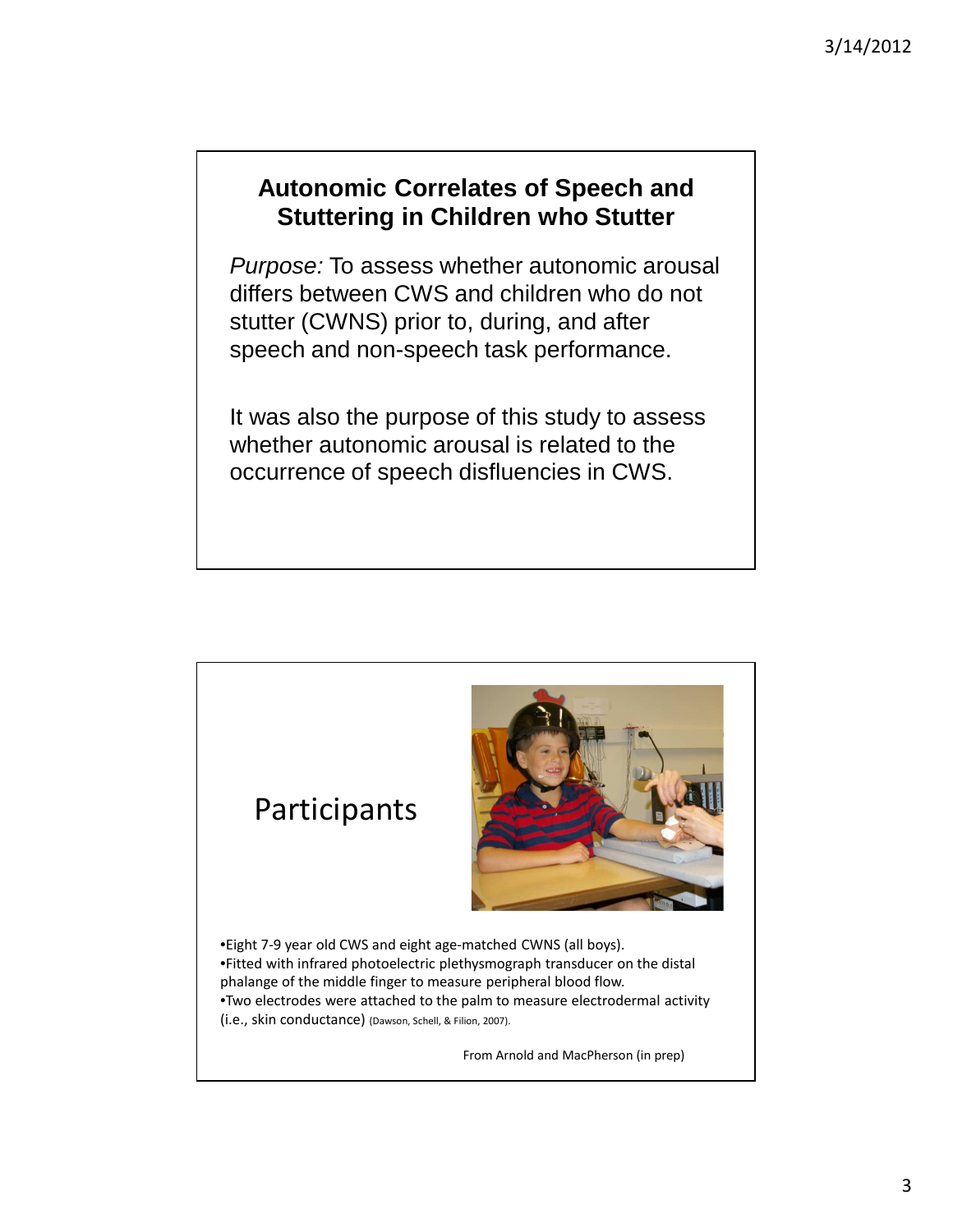

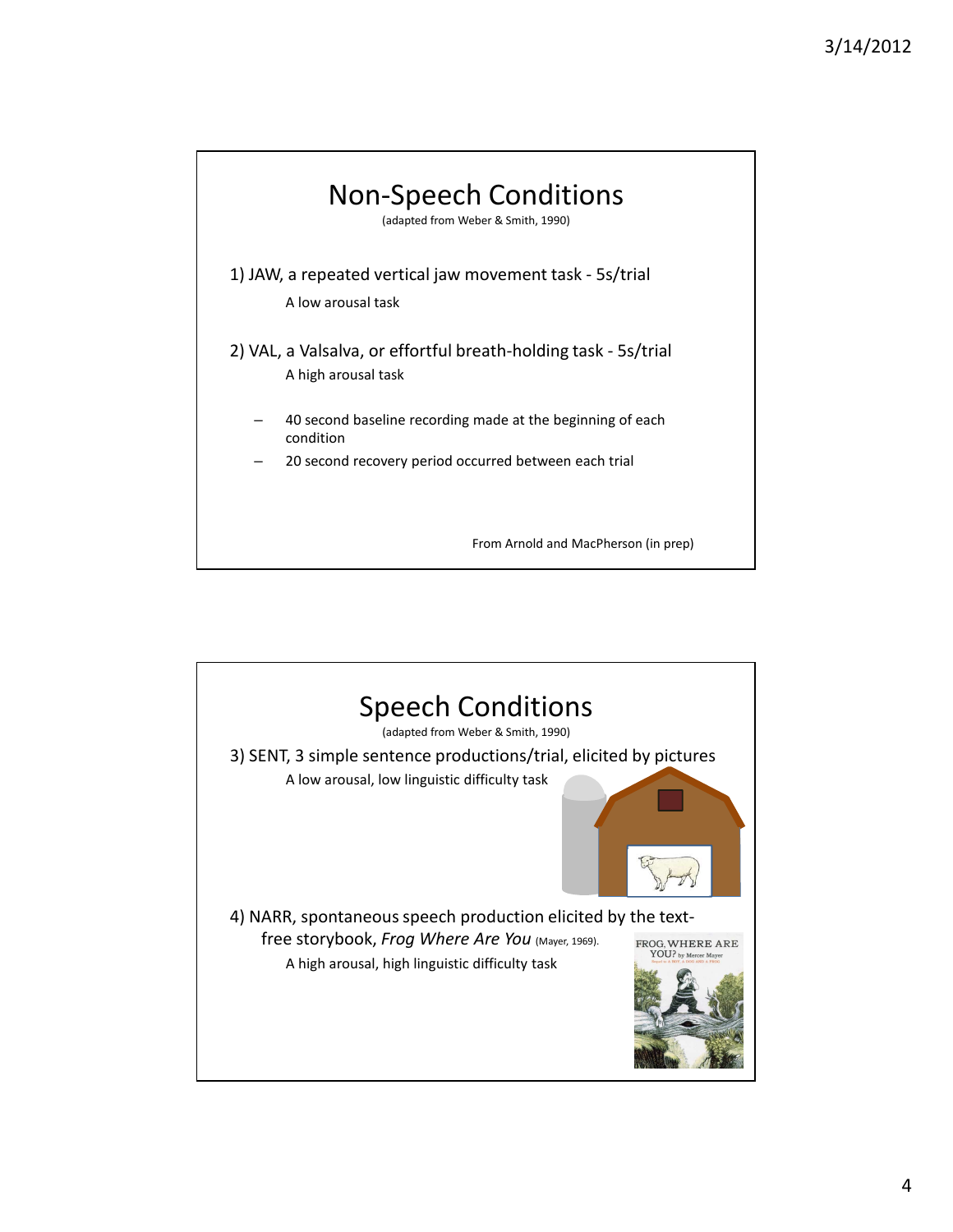

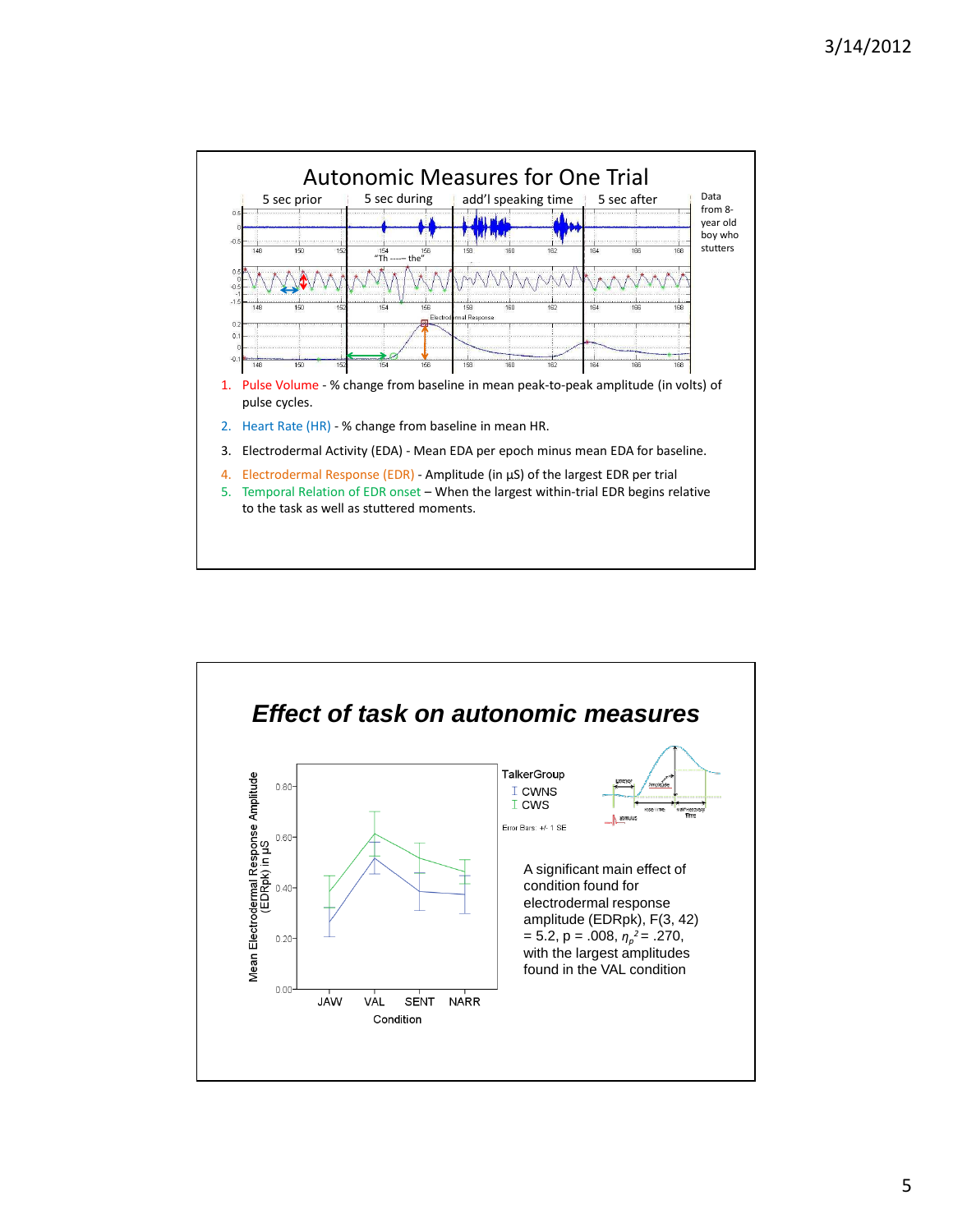

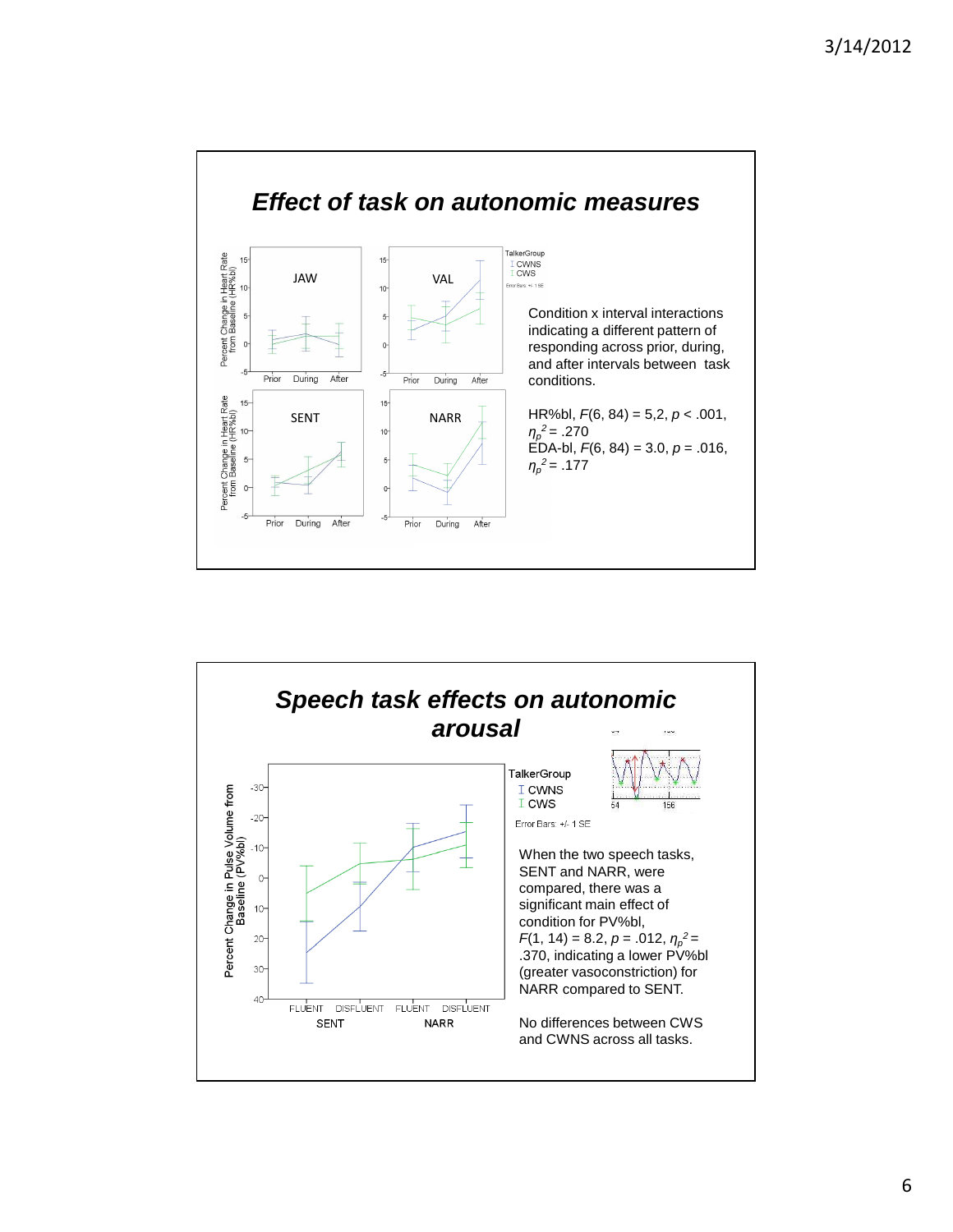### Trial by Trial Analysis of Electrodermal Responses

- Electrodermal responses (EDRs) allow for moment-to-moment changes in sympathetic arousal to be observed.
- Thus, we examined when EDRs occurred relative to speech and stuttering.

# Electrodermal Responses (EDRs) for Speech Trials

- Measureable electrodermal responses (EDRs .05 ˩S or greater) occurred for 87% of the first 10 speech trials (10 SENT, 10 NARR)
- CWS had measurable EDRs for 93% of speech trials
- CWNS had measurable EDRs for 80% of speech trials (no significant group differences in electrodermal response rates)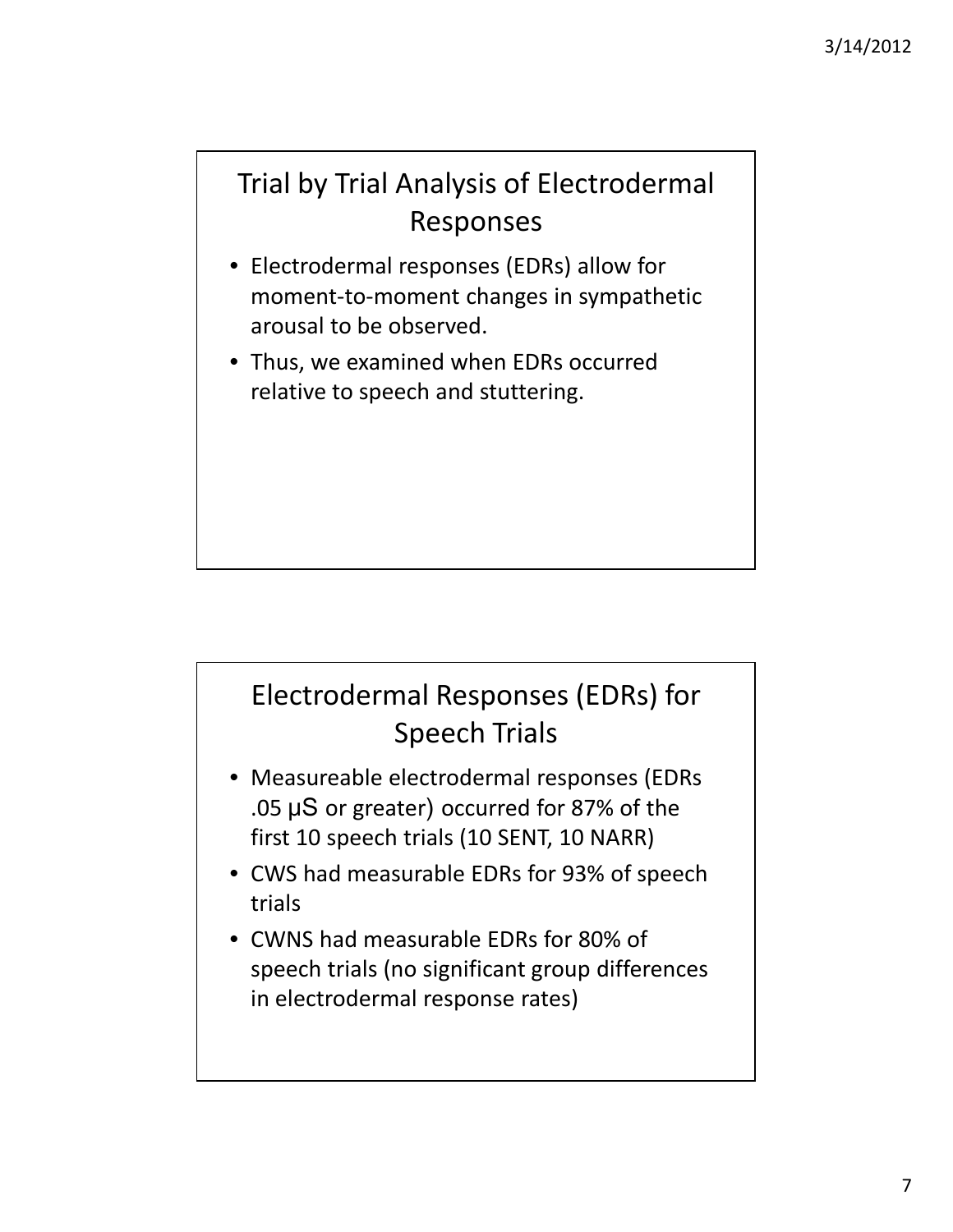

![](_page_7_Figure_2.jpeg)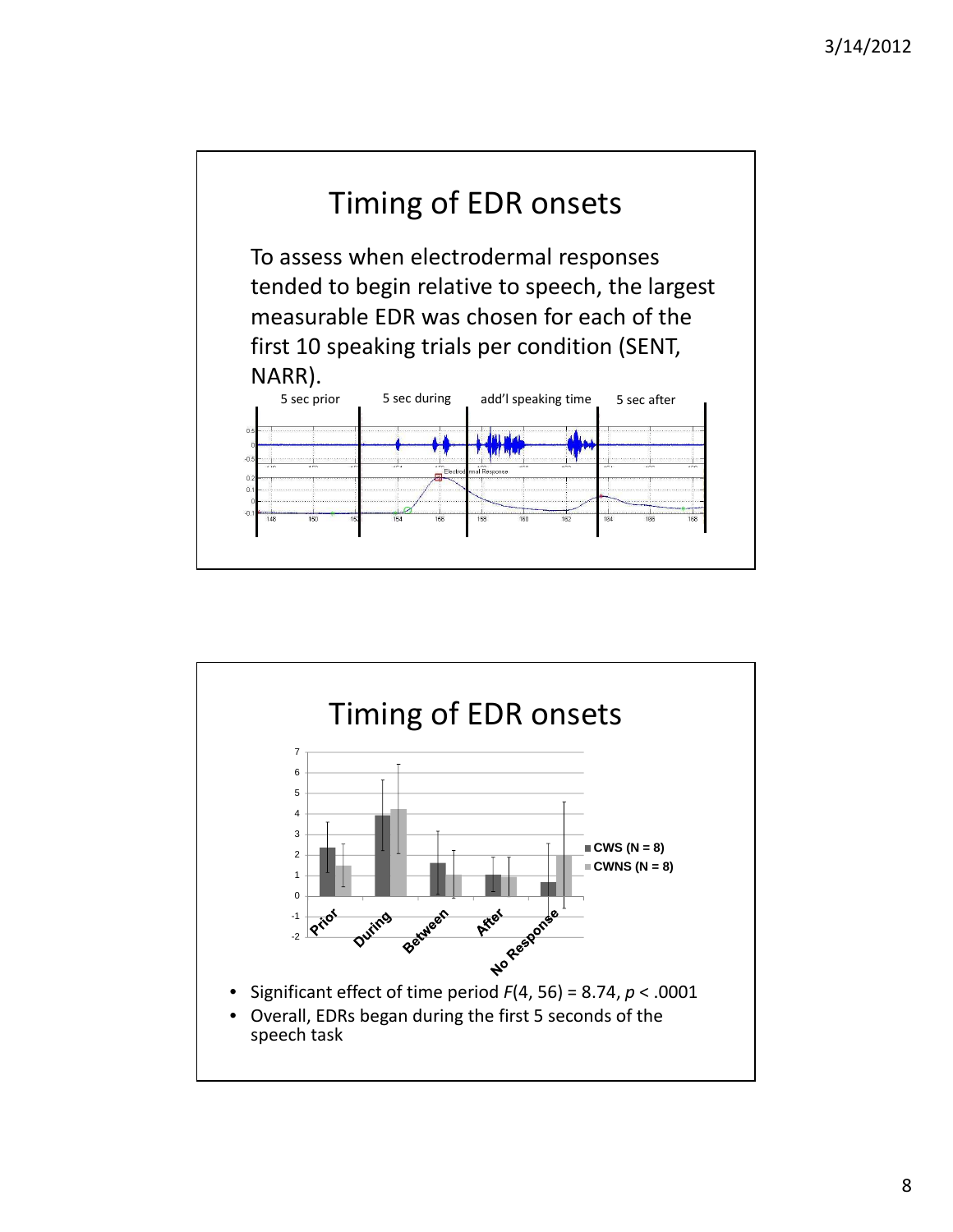![](_page_8_Figure_1.jpeg)

![](_page_8_Figure_2.jpeg)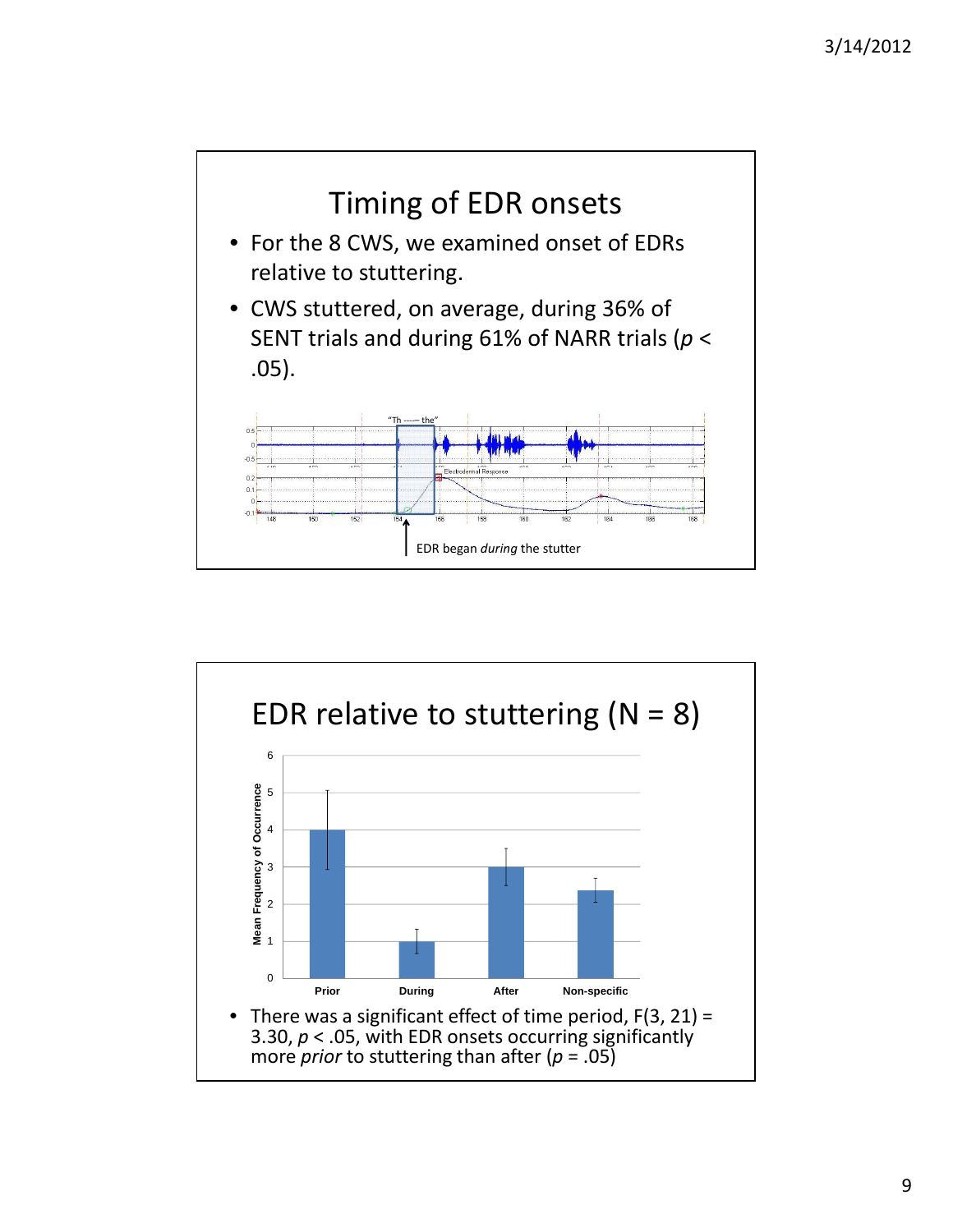### Discussion

- Does autonomic arousal differ between school-aged CWS and CWNS?
	- Evidence indicates that these two groups do not show different patterns of sympathetic arousal across speech and non-speech tasks using blood volume, pulse, and electrodermal measures (Caveat: N).
- Is autonomic arousal related to stuttering in CWS?
	- The largest within-trial electrodermal responses tended to occur *prior* to a stutter than in any other time period.
	- Thus, at school age, sympathetic arousal may disrupt speech-language planning and production processes rather than being a reaction to an instance of stuttering.

![](_page_9_Picture_7.jpeg)